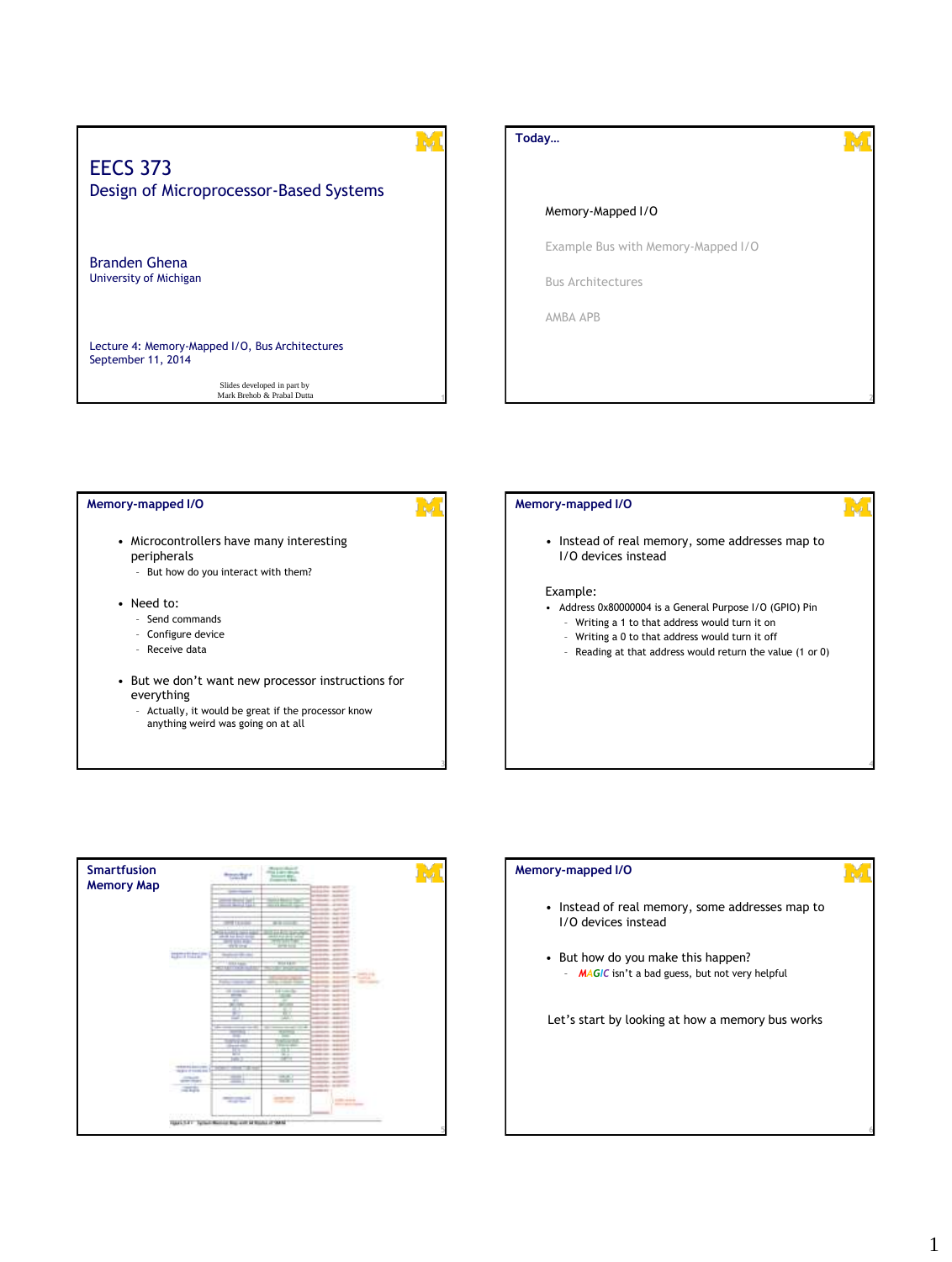# **Today…** Memory-Mapped I/O Example Bus with Memory-Mapped I/O Bus Architectures AMBA APB **Bus terminology** "*target*" slave device.

**7**

- Any given transaction have an "*initiator*" and
- Any device capable of being an initiator is said to be a "*bus master*"
	- In many cases there is only one bus master (*single master* vs. *multi-master*).
- A device that can only be a target is said to be a

**8**

#### **Basic example**

Let's demonstrate a hypothetical example bus

- Characteristics
	- Asynchronous (no clock)
	- One Initiator and One Target

#### • Signals

- Addr[7:0], Data[7:0], CMD, REQ#, ACK#
	- CMD=0 is read, CMD=1 is write.
	- REQ# low means initiator is requesting something.
	- ACK# low means target has done its job.



#### **A read transaction**

- Say initiator wants to read location 0x24 A. Initiator sets Addr=0x24, CMD=0
	- B. Initiator *then* sets REQ# to low
	- C. Target sees read request
	- D. Target drives data onto data bus
	- E. Target *then* sets ACK# to low
	- F. Initiator grabs the data from the data bus
	- G. Initiator sets REQ# to high, stops driving Addr and
	- CMD
	- H. Target stops driving data, sets ACK# to high terminating the transaction
	- I. Bus is seen to be idle

#### **A write transaction**

- Say initiator wants to write 0xF4 location 0x31 A. Initiator sets Addr=0x24, CMD=1, Data=0xF4
	- B. Initiator *then* sets REQ# to low
	- C. Target sees write request
	-
	- D. Target reads data from data bus (only needs to store in register, not write all the way to memory)
	- E. Target *then* sets ACK# to low.
	- F. Initiator sets REQ# to high, stops driving other lines
	- G. Target sets ACK# to high, terminating the transaction
	- H. Bus is seen to be idle.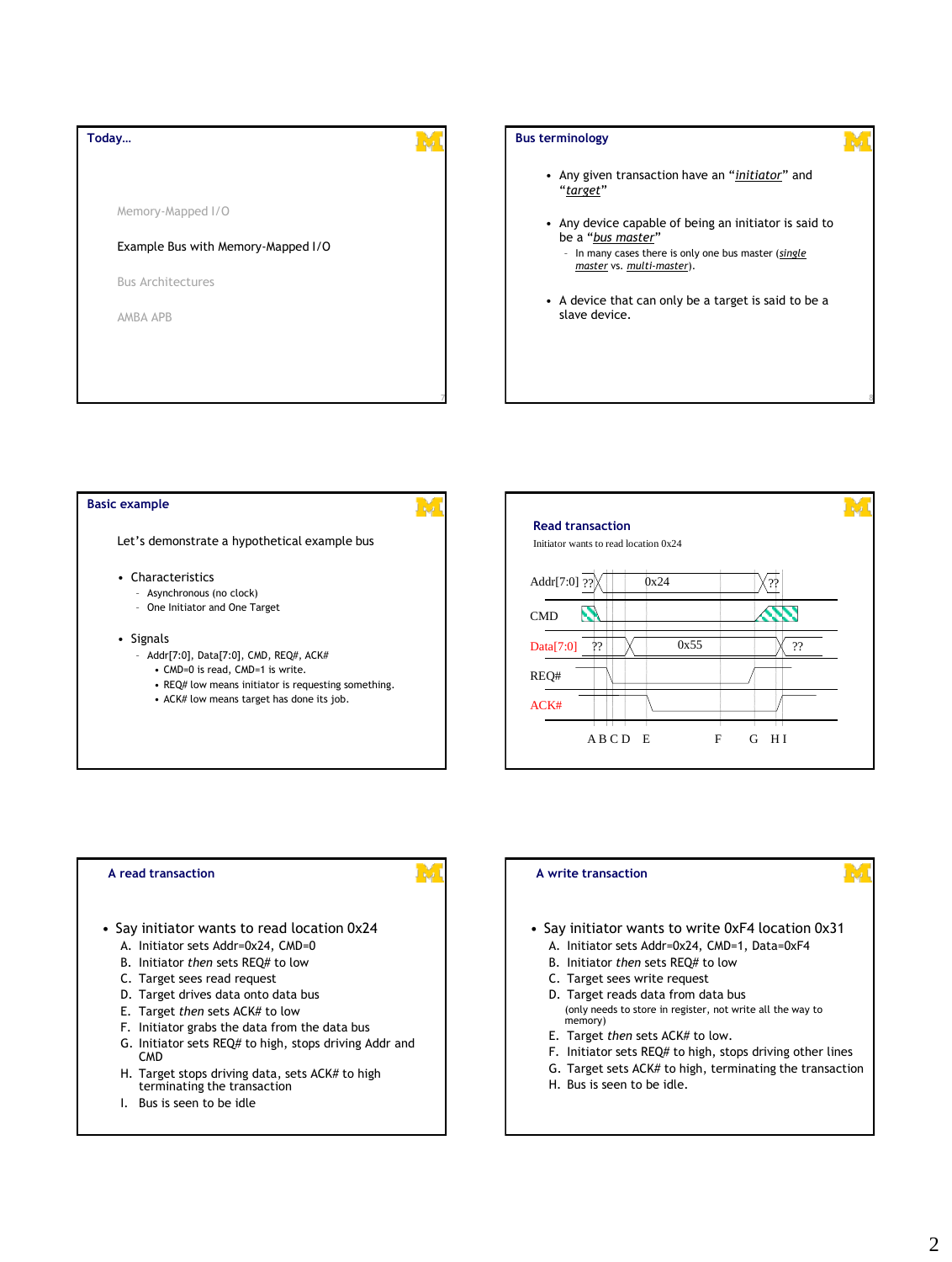









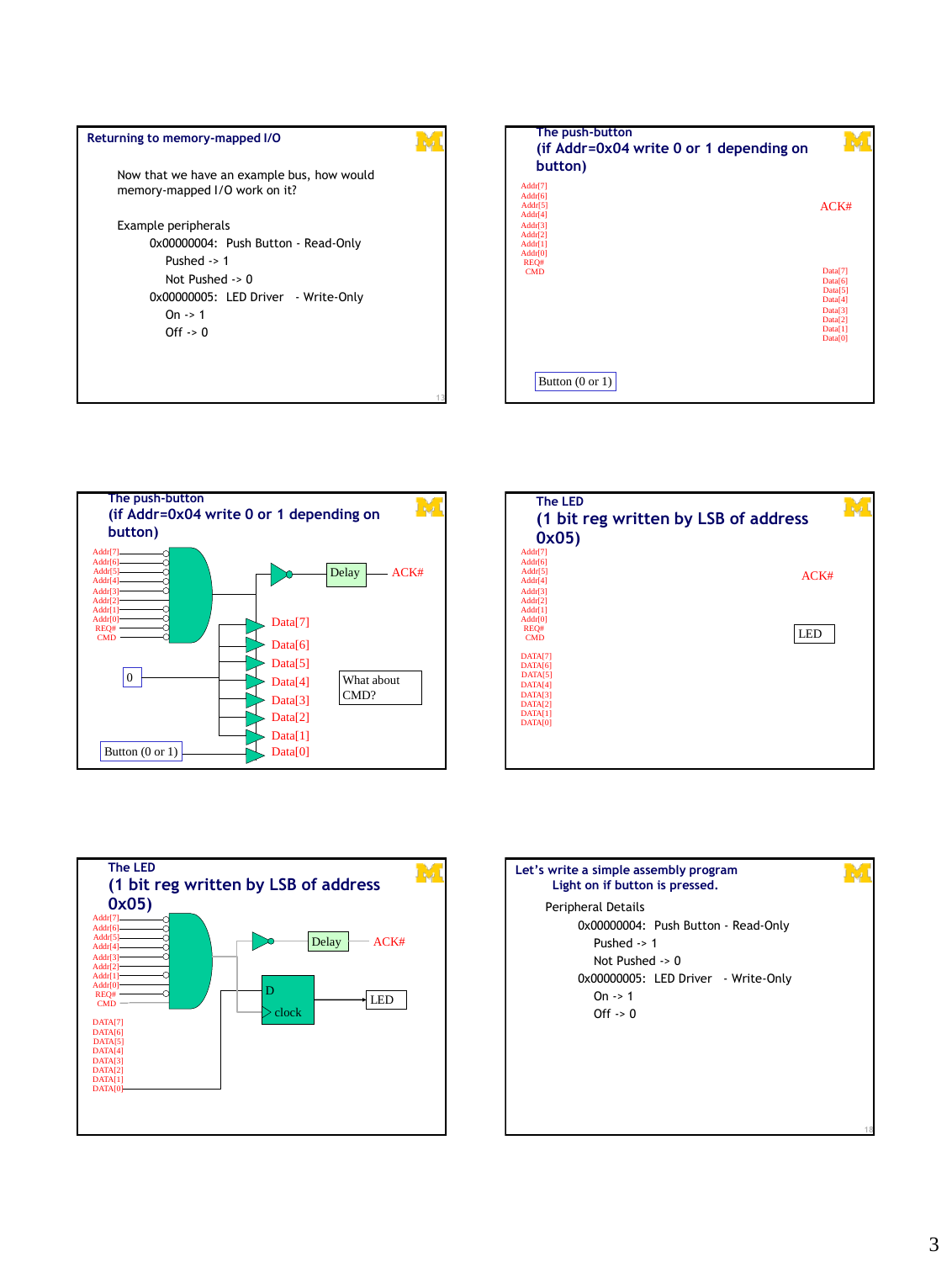#### **Today…**

Memory-Mapped I/O Example Bus with Memory-Mapped I/O Bus Architectures AMBA APB **19 Driving shared wires** • It is commonly the case that some shared wires might have more than one potential device that needs to drive them. – For example there might be a shared data bus that is used by the targets and the initiator. We saw this in the simple bus. – In that case, we need a way to allow one device to control the wires while the others "stay out of the way" • Most common solutions are: using tri-state drivers (so only one device is driving the bus at a time) – using open-collector connections (so if any device drives a 0 there is a 0 on the bus otherwise there is a 1)

#### **Or just say no to shared wires.**

- Another option is to not share wires that could be driven by more than one device...
	- This can be really expensive.
		- Each target device would need its own data bus.
		- That's a LOT of wires!
	- Not doable when connecting chips on a PCB as you are paying for each pin.
	- Quite doable (though not pretty) inside of a chip.

## **Wire count** • Say you have a single-master bus with 5 other devices connected and a 32-bit data bus. – If we share the data bus using tri-state connections, each device has "only" 32-pins.

– If each device that could drive data has it's own bus… • Each slave would need \_\_\_\_\_ pins for data **20**

- The master would need \_\_\_\_\_\_ pins for data
- Again, recall pins==\$\$\$\$\$\$.



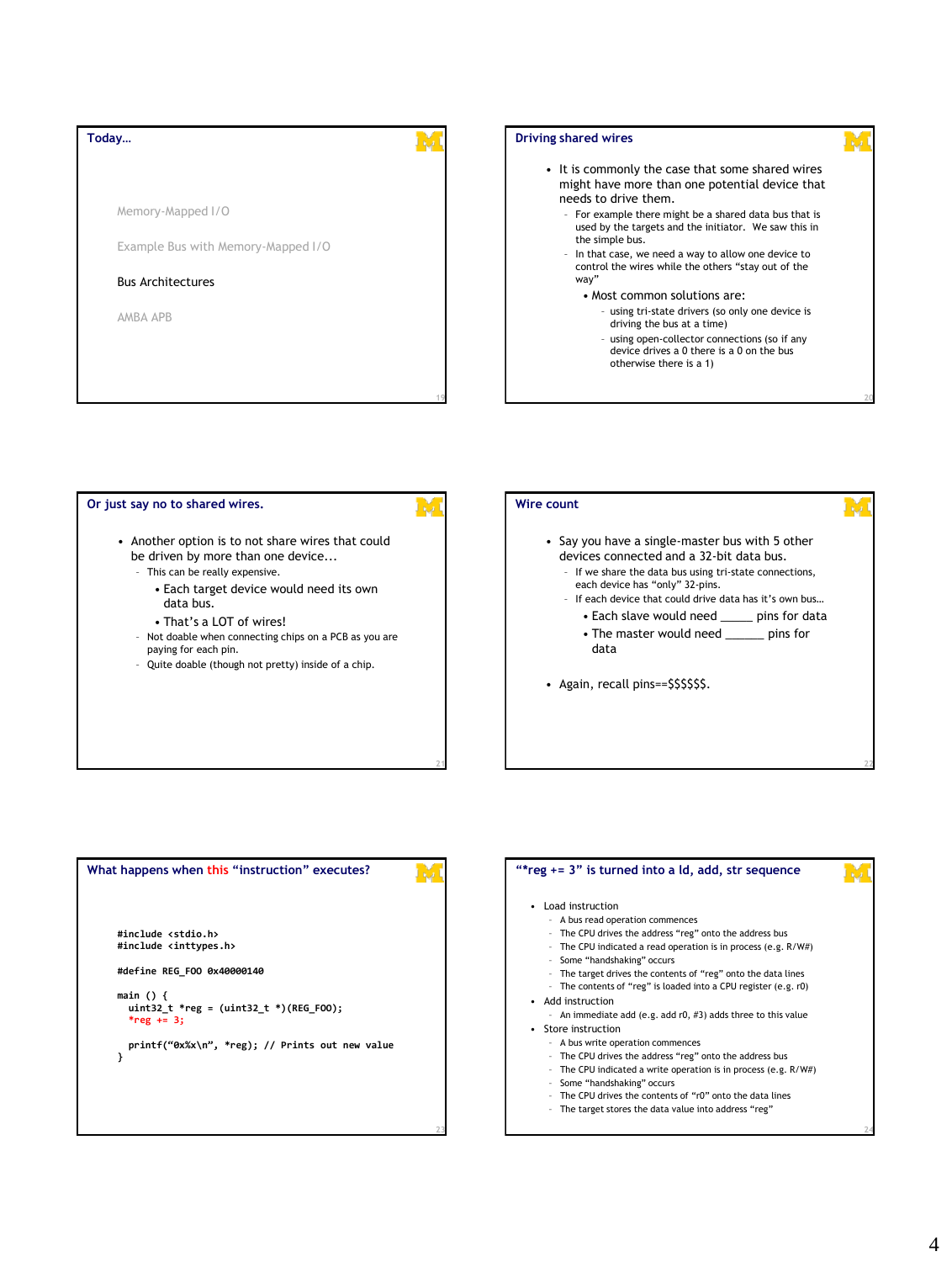

**25**







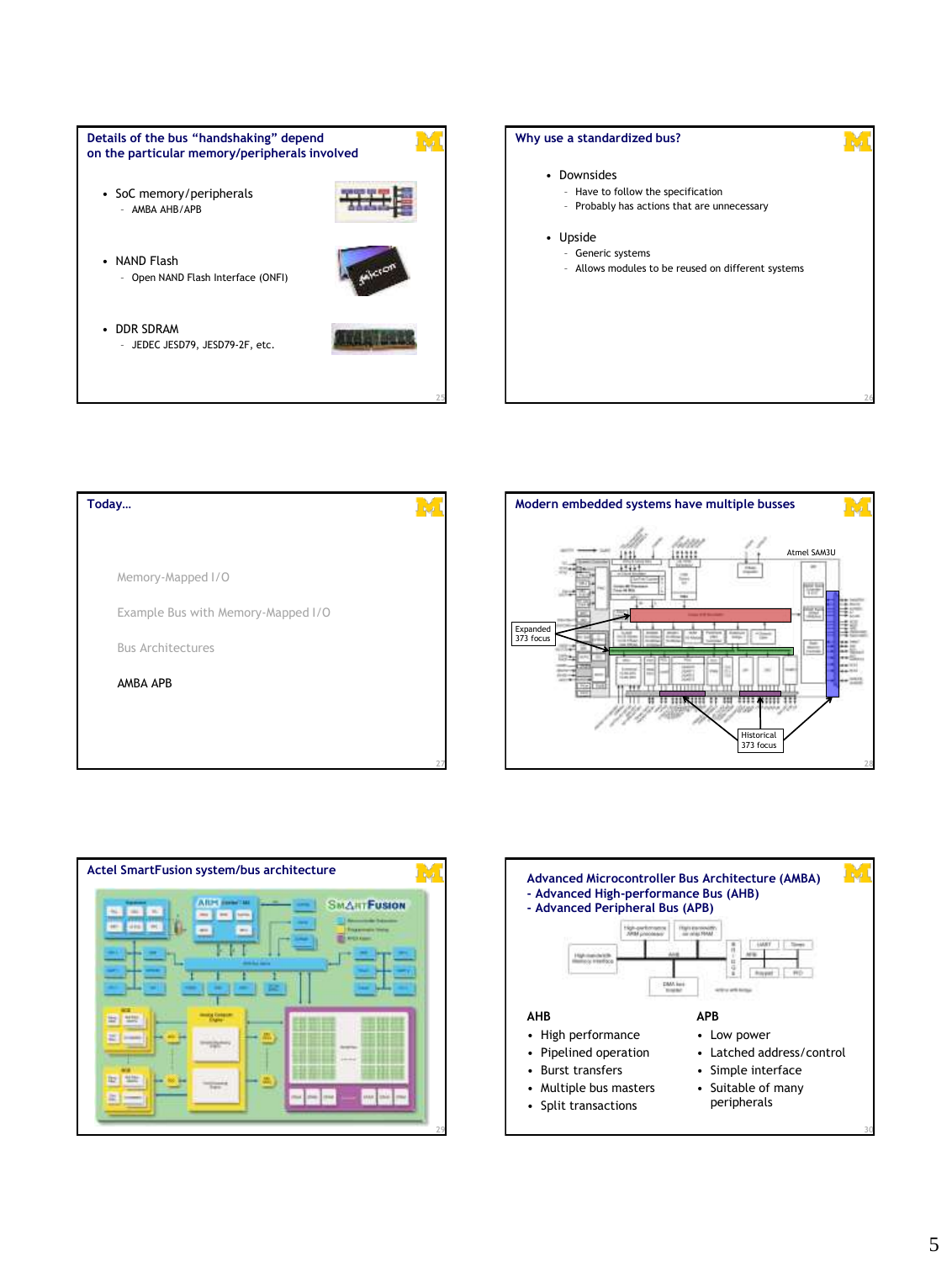

- Low-power
- Low-complexity
- Low-bandwidth
- Non-pipelined
- Ideal for peripherals







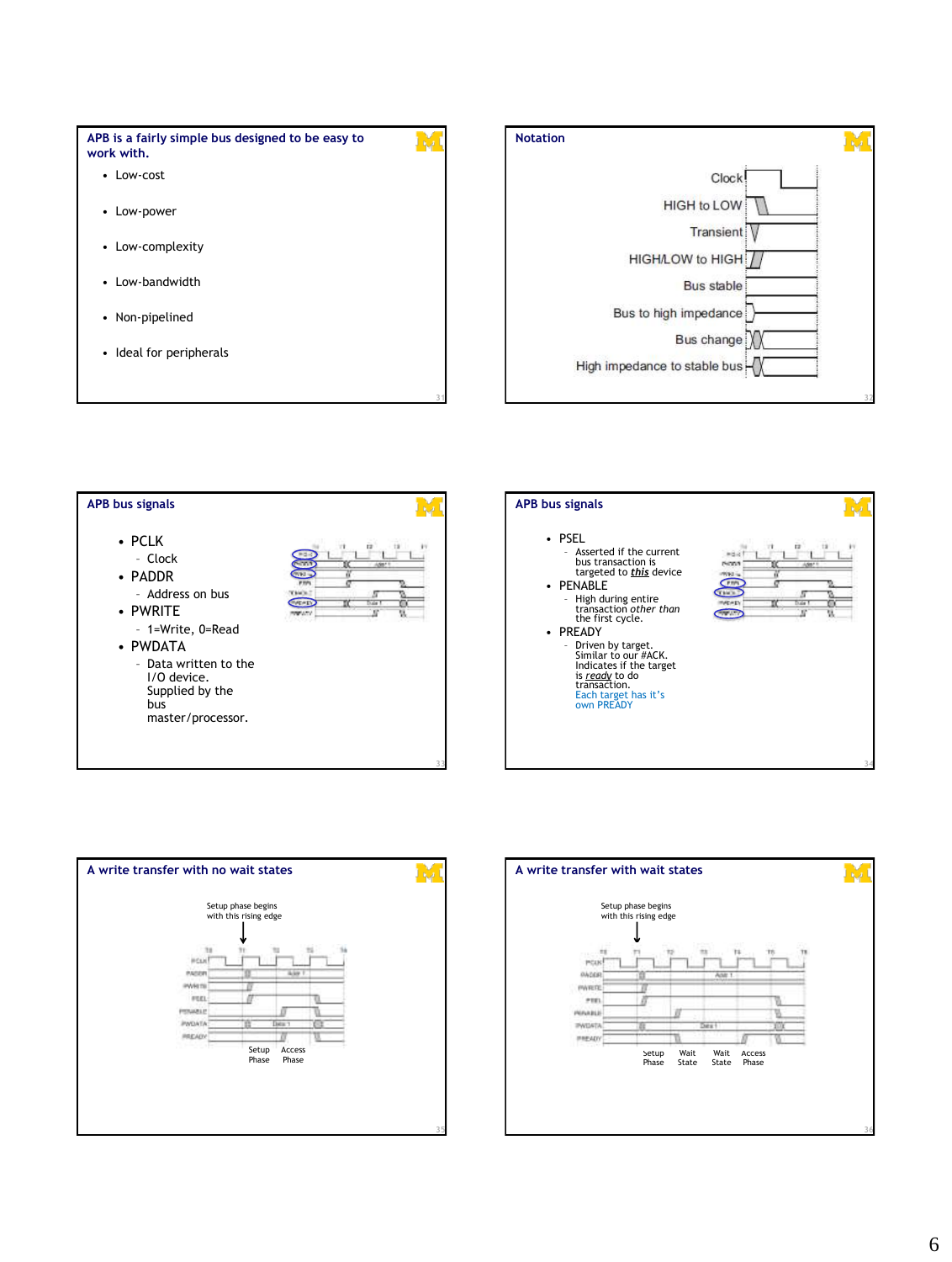







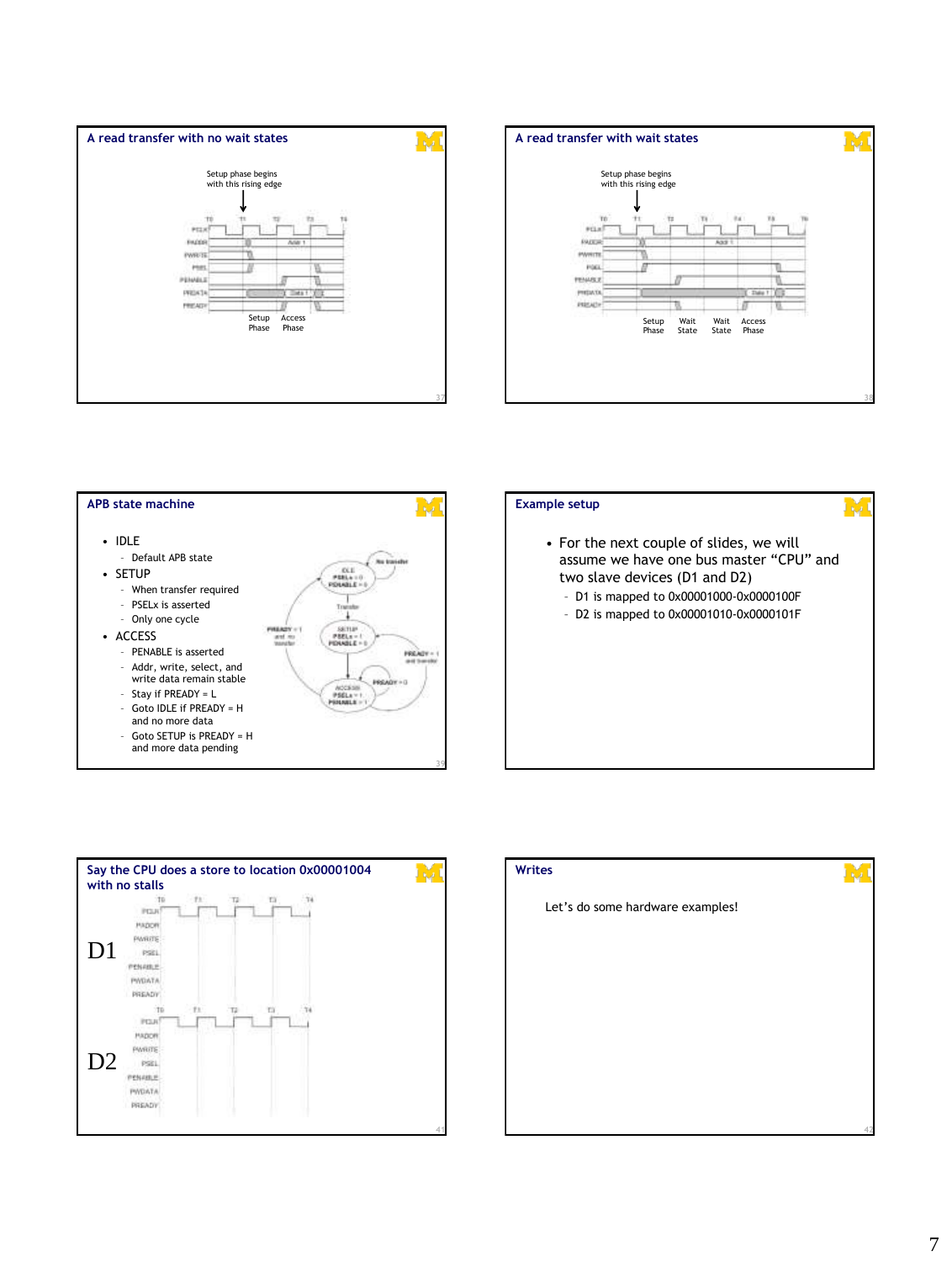







| is read from   | Device provides data from switch A if address<br>0x00001000 is read from. B if address 0x00001004 |  |
|----------------|---------------------------------------------------------------------------------------------------|--|
|                | <b>PREADY</b>                                                                                     |  |
|                | <b>PRDATA[32:0]</b>                                                                               |  |
| <b>PWRITE</b>  |                                                                                                   |  |
|                |                                                                                                   |  |
| <b>PFNABLE</b> | Mr.                                                                                               |  |
|                | Switch                                                                                            |  |
| <b>PSFL</b>    |                                                                                                   |  |
|                | Mrs.                                                                                              |  |
| PADDR[7:0]     | Switch                                                                                            |  |
|                |                                                                                                   |  |
| PCLK           |                                                                                                   |  |
|                |                                                                                                   |  |
|                |                                                                                                   |  |
|                |                                                                                                   |  |
|                |                                                                                                   |  |